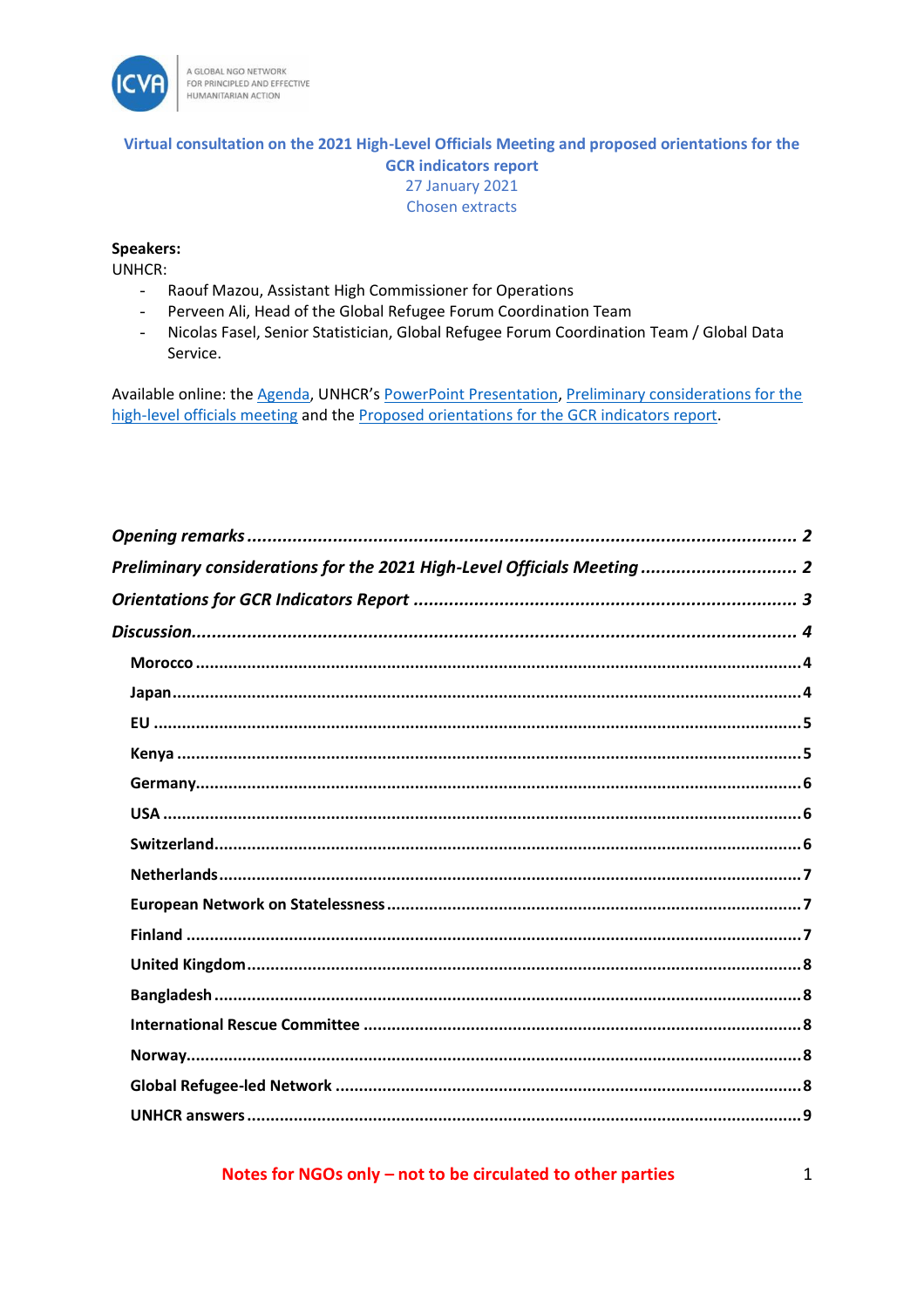

A GLOBAL NGO NETWORK FOR PRINCIPLED AND EFFECTIVE **HUMANITARIAN ACTION** 

# <span id="page-1-0"></span>Opening remarks

- Since the first Global Refugee Forum (GRF) took place, we encountered unprecedented challenges with the pandemic and escalating crisis, but many stakeholders have reported progress in implementing their pledges, of the 700 pledge updates we received formally and informally, it is encouraging that more than 3/4 are reported as in progress and 15% already fulfilled. The greatest areas of progress reported are in Responsibility-sharing, Education and Protection capacity and the majority of pledges fulfilled were related to solutions.
- The High-level officials meeting (HLOM) will be held every 2 years after a GRF to take stock of progress and maintain momentum towards the objectives of the Global Compact on Refugees (GCR). It is an opportunity to review how far we have strengthened support for host communities, increased opportunities for refugees to become self-reliant and participate actively in their communities, progress made on solutions including on statelessness.
- To build the evidence base for this discussion we will be launching the first GCR indicators report. We recognize States' important contributions on setting a baseline and establishing a comparable data collection system to measure progress against the GCR objectives.
- HLOM will also be an opportunity to draw upon the good practices and lessons learned over the past year to consider how we should focus our effort on the future to ensure that the GCR principles become realities.
- It is an opportunity for senior officials including heads of ministries responsible for refugee matters, to work together to recognize where progress has been made including in the months leading up to the HLOM and also to shape the way forward. The stocktaking will not only be a moment for reflection but will also present an opportunity for action.
- Partnerships, further support and pledges should be cultivated or deepened where required.

# <span id="page-1-1"></span>Preliminary considerations for the 2021 High-Level Officials Meeting

- The GCR envisioned regular periodic follow-up and review on progress towards the objectives: 1) GRF taking place every 4 years 2) Annual Report of the High Commissioner to the General Assembly 3) HLOM taking place every 2 years as an opportunity to take stock of progress and maintain momentum towards meeting the GCR objectives 4) The GCR indicators report which will be issued every 2 years. The first report will be launched in 2021.
- The main purpose of the HLOM is to take stock of the GCR objectives and maintain momentum. It is part of a dynamic process and we need to inform the next steps. We will be looking specifically at how we are working to ease pressure on host countries, how far we have come, how we have worked to enhance refugee self-reliance particularly in the areas of education, access to livelihoods, and the alleviation of poverty. We will also be looking at how far we have been able to expand access to third-country solutions, i.e. resettlement and complementary pathways, voluntary repatriation in safety and dignity, and in reviewing progress within the unique context of the pandemic and the particular pressures and challenges that it posed.
- We will start with stocktaking events at the regional level from:
	- o a thematic perspective (Education, Solutions, Protection Capacity, Jobs and Livelihoods, Energy, Health and Infrastructure, Burden- and Responsibility-sharing).
	- o a stakeholder specific perspective, looking at how private sector, refugees, NGOs, civil society, faith-based actors, sports organizations, academics and others engagement.
- The purpose of this stocktaking is to:
	- o identify progress and challenges in areas for further engagement to meet GCR objectives.
	- o opportunity for UNHCR to take into consideration challenges posed by COVID-19 in 2020, how we worked to address these or adapt and how the GCR provided tools.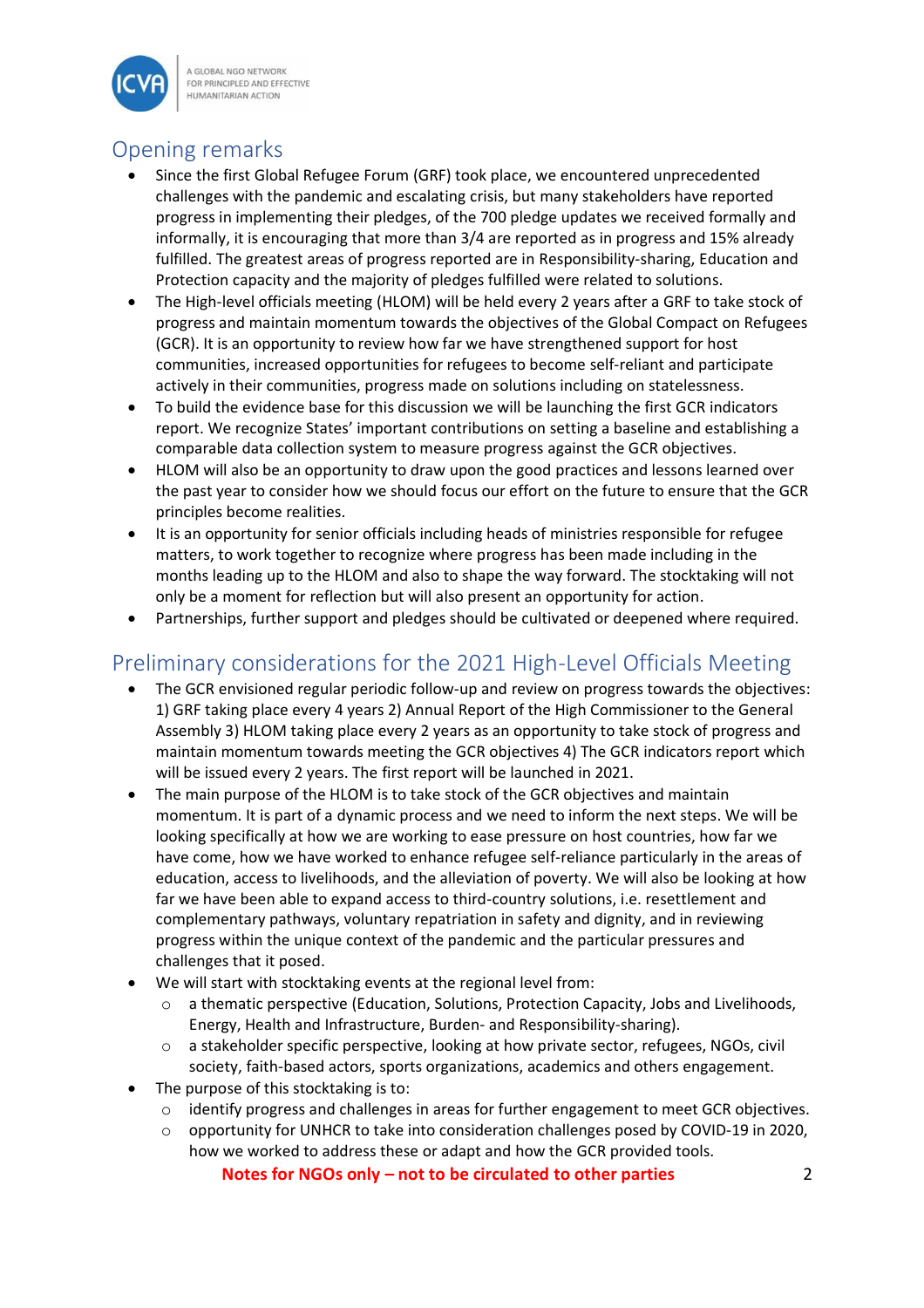

- o an opportunity to identify the next steps including the directions for the next GRF.
- We need to consider where are partnerships that need to deepen and where we need to bring new partners, where we need new pledges to address gaps, where we need support to ensure fulfillment of policy commitments that were made.
- The request to update on pledges implementation in 2021 (twice) will help UNHCR to look at what pledges have been fulfilled, are in progress, and are in planning, looking at a more granular detail to understand what that means in practice for specific pledges.
- Stocktaking will also look at key mechanisms and initiatives, e.g. Support Platforms, Asylum Capacity Support Group, Clean Energy Challenge, Global Academic Interdisciplinary Network, Three-Year Strategy on resettlement and complementary pathways.
- We will look at the CRRF implementation in major refugee situations.
- The road map starts with stocktaking at the regional level and global level, part of an agenda or already planned events or frameworks.
- 23 June: informal briefing on stocktaking preliminary outcomes. UNHCR hopes to find a way to start thinking on actions States and other stakeholders would like to take before the end 2021 and how they would like to frame their HLOM interventions and participation.
- 27 October: consultation on the modalities in the program for the HLOM.
- UNHCR aims to consolidate all of the outcomes of the stocktaking into a background paper for the HLOM, to help frame interventions that will be made in December.
- 14-15 December: the HLOM. We would prefer the meeting to be as inclusive as possible and to maximize opportunities for participation, any ideas or reflections would be welcome.
- For the HLOM program:
	- o UNHCR would like to organize it around the 4 GCR objectives and proposes a series of multi-stakeholder panels. Panels would be an opportunity to reflect on the outcomes of the indicators report and highlight key findings. It would be an opportunity to look at the stocktaking and review lessons learned from the COVID-19 response.
	- $\circ$  UNHCR envisions a general debate with States and other stakeholders, with an update on pledges' progress and announcement on how they are engaging or planning to move in the future.
	- $\circ$  It could be an opportunity to make new pledges and also identify the next steps.
	- $\circ$  The closing session will summarize the key outcomes in the areas in need of action, support and the next steps. Hence, we will have a good sense of the framework and the approach we need to use in planning for the next GRF as well to identify where we need to focus our engagement to address some of the gaps to strengthen partnerships and ensure that the commitments made can be implemented.
	- o UNHCR envisions few side events as well to address cross-cutting issues and welcomes suggestions for themes for these events and how we might consider organizing them.
	- o We consider the possibility of a virtual exhibition to provide space for more stakeholders to share information about their experiences in pledges implementation, not only good practices but also the challenges. Statements could also be shared.

## <span id="page-2-0"></span>Orientations for GCR Indicators Report

- Framework [published](https://www.unhcr.org/5cf907854) in July 2019. 15 indicators.
- Data source for most of these indicators can be obtained from statistical surveys, e.g. those implemented by national statistical offices and which can be supported by international partners and program data for some of the indicators. The indicators are also compiled by other international partners, e.g. the OECD on official development assistance.
- The purpose of these indicators is to help measure progress towards the 4 GCR objectives.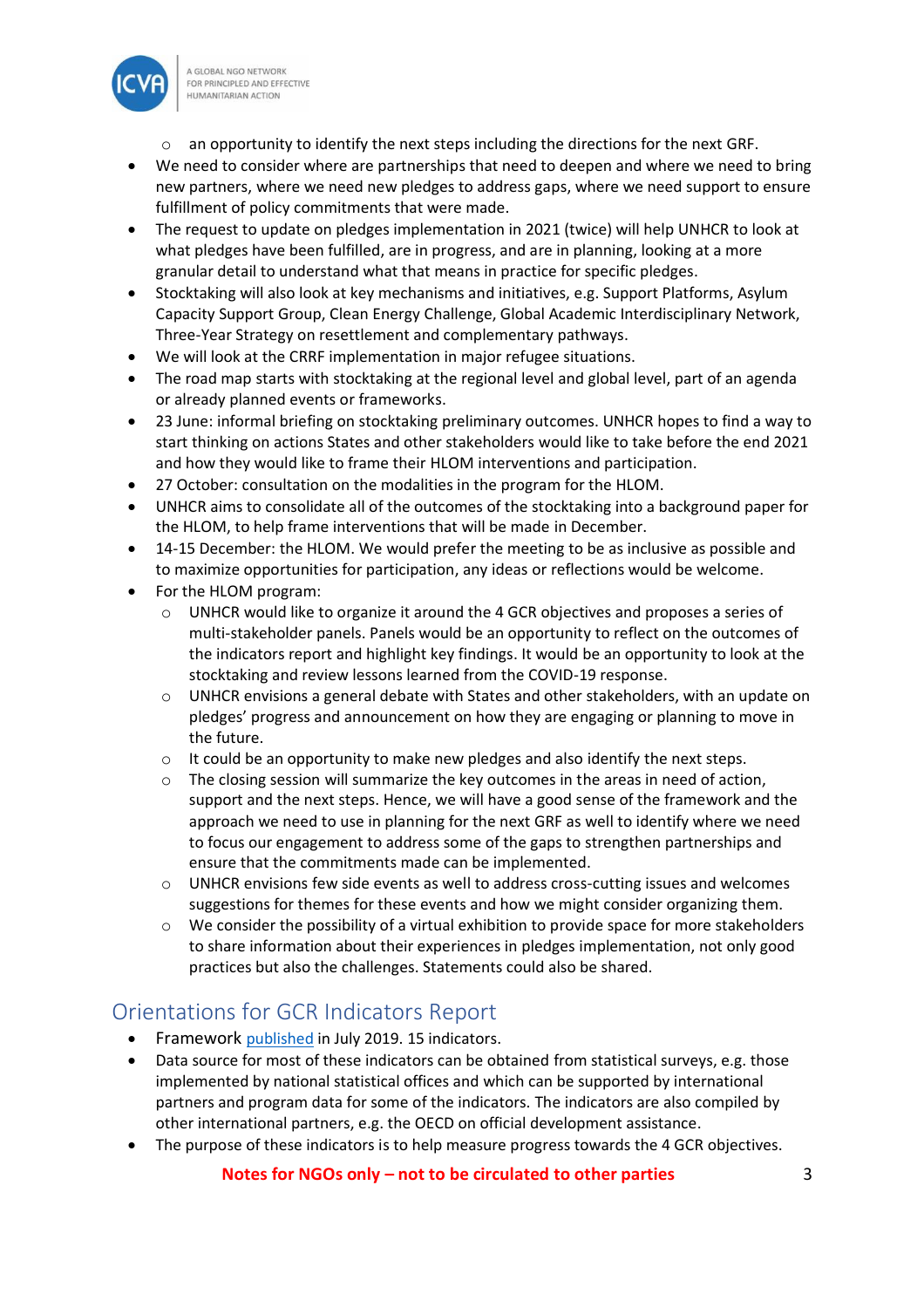

A GLOBAL NGO NETWORK FOR PRINCIPLED AND EFFECTIVE **HUMANITARIAN ACTION** 

- The report is expected to support the follow-up, the review on the GCR, inform periodic stocktaking at the HLOM and in the context of other related reporting.
- This is consistent with the approach developed in the context of the 2030 Agenda. The list of indicators was not intended to be comprehensive. In the same vein, the report will also not be able to measure all aspects of the GCR due to a lack of data.
- To build on the indicators, UNHCR uses available indicators and ongoing data collections. The rationale is to reduce data collection from all stakeholders, starting with Member States.
- It is also proposed to include in the indicators report links in the analysis with the 2 related GCR processes: the GRF pledges and the process of measuring the impact of hosting, protecting and assisting refugees.
- It is also proposed to use complementary indicators to compensate data gaps, based on assessments regarding the relevance to the GCR and data availability.
- The report will seek to assess global progress and trends covering a period from 2016 to 2021, ideally to assess and contextualize the progress beyond the affirmation of the GCR and the adoption of the New York Declaration.
- To complement the primary global aggregated analysis, it is also proposed to include personal stories and analytical studies to illustrate the impact on refugees and host communities at country level.
- Another feature is to make the report accessible online using existing data platforms.
- Depending on the availability of data and related evidence, the report will include policy guidance for the Digital Dashboard.
- There is a critical need to improve data availability, taking into account the number of years, the number of countries, and level of disaggregation to be covered in the report, e.g. AGD.

## <span id="page-3-0"></span>**Discussion**

<span id="page-3-1"></span>**Morocco** 

- Morocco will contribute to the success of the 2021 HLOM. We are convinced the meeting will mobilize additional support for self-reliance and access to solutions for refugees, in line with the GCR objectives, taking into account the challenges posed by COVID-19.
- Efforts should be made to ensure that the humanitarian aspects prevail during this important meeting while preventing any attempts of politicization.
- We welcome the upcoming release of the first indicators report that should enhance data collection and efforts as well as provide access to more disaggregated data, including by countries. AGD and other characteristics are relevant to highlight in the report.
- The report should also target areas in need of support which are not explicitly addressed by the indicators as outlined in paragraphs 49 to 100 of the GCR, including under early warning and preparedness, safety and security, registration and documentation, specific needs.

## <span id="page-3-2"></span>Japan

- Japan is now planning to implement several Nexus projects to support UNHCR to ease pressure on host countries and enhance self-reliance. The process of resettlement and acceptance of Syrian refugee students in Japan is underway. We monitor closely the COVID-19 situation and will update the pledges status in the Digital Dashboard in due course.
- It is essential to measure the progress with the indicators, based on data and evidence to comprehend the results objectively. The indicators report will be a useful tool, at the same time it is important to know the challenges and the good practices as much as possible and that information cannot be obtained from data only.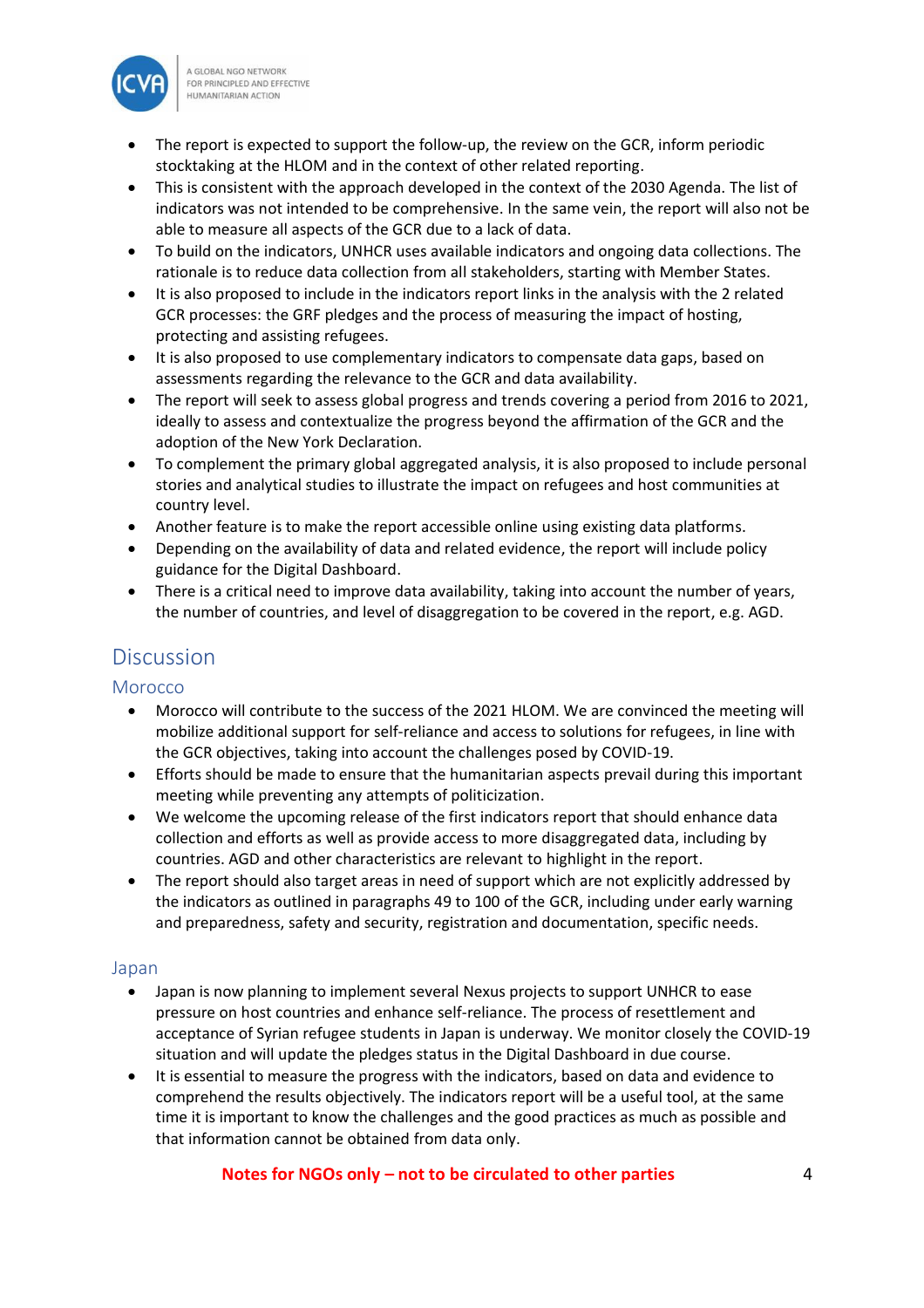

• How and what form can States and stakeholders engage in panels and events for the HLOM?

#### <span id="page-4-0"></span>EU

- The EU participated actively at the GRF. We brought together a diverse group of actors and generated numerous important financial, political, and practical commitments. Now is time for implementation. The EU is committed to a multilateral response to forced displacement in the EU's new Pact on migration and asylum. We reiterated our commitment to providing lifesaving, support to millions of refugees and displaced persons, fostering sustainable development-oriented solutions, taking into account host communities and countries and promoting legal pathways including resettlement.
- We support the response to the Syria crisis in supporting refugees and host communities in the vein of the GCR objective to ease pressure on host countries.
- The HLOM is an important moment to take stock of progress and to identify challenges and seek opportunities to strengthen the commitments. The HLOM should be forward-looking and present a vision for the next phase.
- The follow-up process must be driven from the bottom up and guided by the tracking of pledges implementation at country and regional level.
- The three regional Support Platforms are possibly the most tangible tool to achieve our joint commitments. The HLOM is an opportunity to take stock of achievements, lessons learned, and best practices across the three Support Platforms. It would be good to foster this exchange throughout 2021 and culminate the discussion at the HLOM. The EU, as a member of all three Support platforms and chair of the core group for the Afghan Support Platform is ready to engage and contribute to such an exercise.
- The GCR indicators framework is an important tool to track pledges implementation and ensure our collective accountability. We look forward to discussing more how these indicators will be applied and how different sources and indicators already used in humanitarian and development settings with quantitative and qualitative data will be used to complement the findings. We need to agree on targets and a common vision to strengthen our future commitments and our coordination, to avoid duplication of work.
- How the indicators report and the overall preparations for the HLOM will take into account and reflect the severe impacts of the COVID-19 pandemic?

#### <span id="page-4-1"></span>Kenya

- On the HLOM preliminary considerations paper, we agree it is important for the meeting to provide a review of the COVID-19 response and how the GCR was used during the pandemic.
- Can the paper be issued earlier than November to allow for sufficient time for consideration by capitals and the various stakeholders?
- We would highly appreciate additional information on which stocktaking regional consultations have taken place in 2020 and the circulation of the schedule of the regional thematic consultations envisaged in 2021.
- On response to the pandemic and how the GCR can guide future emergency preparedness, Kenya encourages UNHCR to make use of the HC's Dialogue on Protection Challenges.
- In addition to the events considered by the GRF team, can side events on statelessness and other topics be considered at the HLOM?
- We look forward to seeing how the exercise on the measurement of the impact arising from hosting, protecting and assisting refugees will be integrated into the indicators report.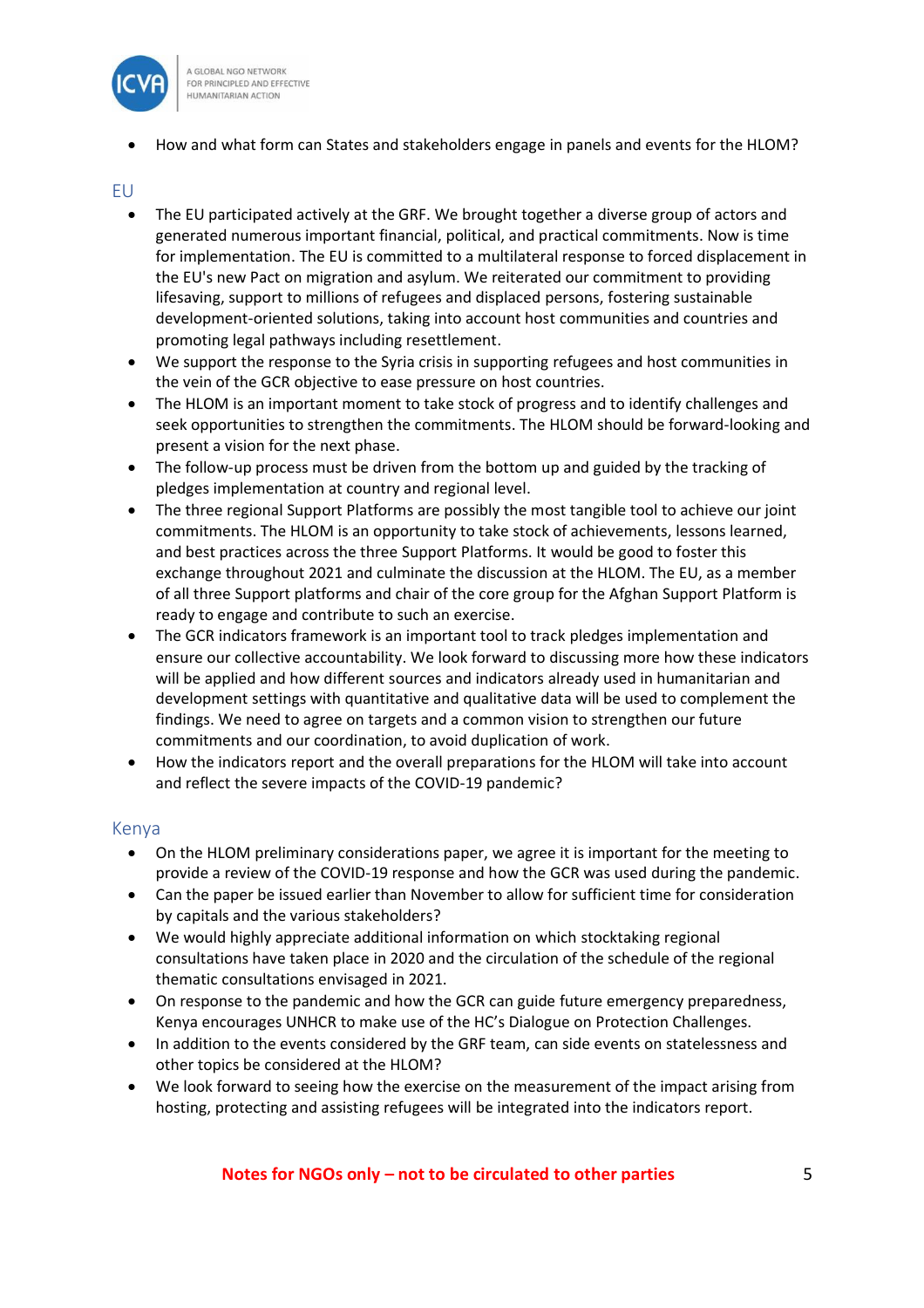

#### <span id="page-5-0"></span>Germany

- We are encouraged by the many positive reports about the implementation progress of GRF, the precious vehicles of the Support Platforms and the involvement of new innovative formats such as a Clean Energy Challenge.
- We look forward to seizing the momentum of the 70<sup>th</sup> Anniversary of the Refugee Convention to mobilize engagement for the HLOM.
- We remain committed to the 4 GCR objectives and continue to be engaged in all these partnerships around GRF pledges. We should intensify efforts to match financial and policy practice and bring engagement of more partners including international or regional organizations, NGOs.
- One of the unique features of the GCR is the focus on cooperation and partnership. The success of the first GRF and also the second forum will depend on our ability to have significantly increased level of partnerships around common areas of interest. We count on UNHCR support to facilitate some of these partnerships especially by presenting concrete potential matching opportunities, but it is also our common responsibility to take steps and to build on these new partnerships and align with engagements and objectives.

### <span id="page-5-1"></span>USA

- On the HLOM, the stocktaking will include a look at the impact of COVID-19. We would like to ask what adaptations, innovations, etc. were – or need to be – made to overcome them?
- We appreciate the regional country thematic and stakeholder specific stocktaking. Local consultations are vital. Could you share any additional information on how these have gone in 2020 and any specific plans for 2021?
- On the GCR indicators report, which datasets will be used for which indicators and how they all fit together given the various frameworks have different baselines and benchmarks and targets? The paper also mentions an upcoming policy guidance and recommendations to improve data collection, who is the intended audience for this guidance?

## <span id="page-5-2"></span>Switzerland

- We welcome the road map leading to the HLOM. We hope the analysis will provide not just a picture of where we are globally but also at regional and country levels. To what extent the stocktaking will reflect elements of scale, of quality and impact?
- We would also suggest focusing on, beyond lessons learned, what is working, what is not working and why and how efforts can be adapted.
- We are wondering who will be invited to participate in the HLOM, in particular, will there be space for refugees to play a central role?
- How indicators were selected? What data collection processes are already in place for Tier 1 indicators and to what extent are they reliable for Tier 2 indicators?
- Those for which data collection is more challenging, what are next year's plans regarding these indicators and is there a role for donor States to play?
- Are we correct in assuming that countries are expected to provide only data that is already available to them?
- On the GCR indicators report, we are concerned that the term "refugee" may have a different statistical meaning for different countries. How does UNHCR ensure that this would not create a bias in statistics and in analysis?
- The GCR indicators report and the progress on the GRF pledges are two separate exercises, how do they come together?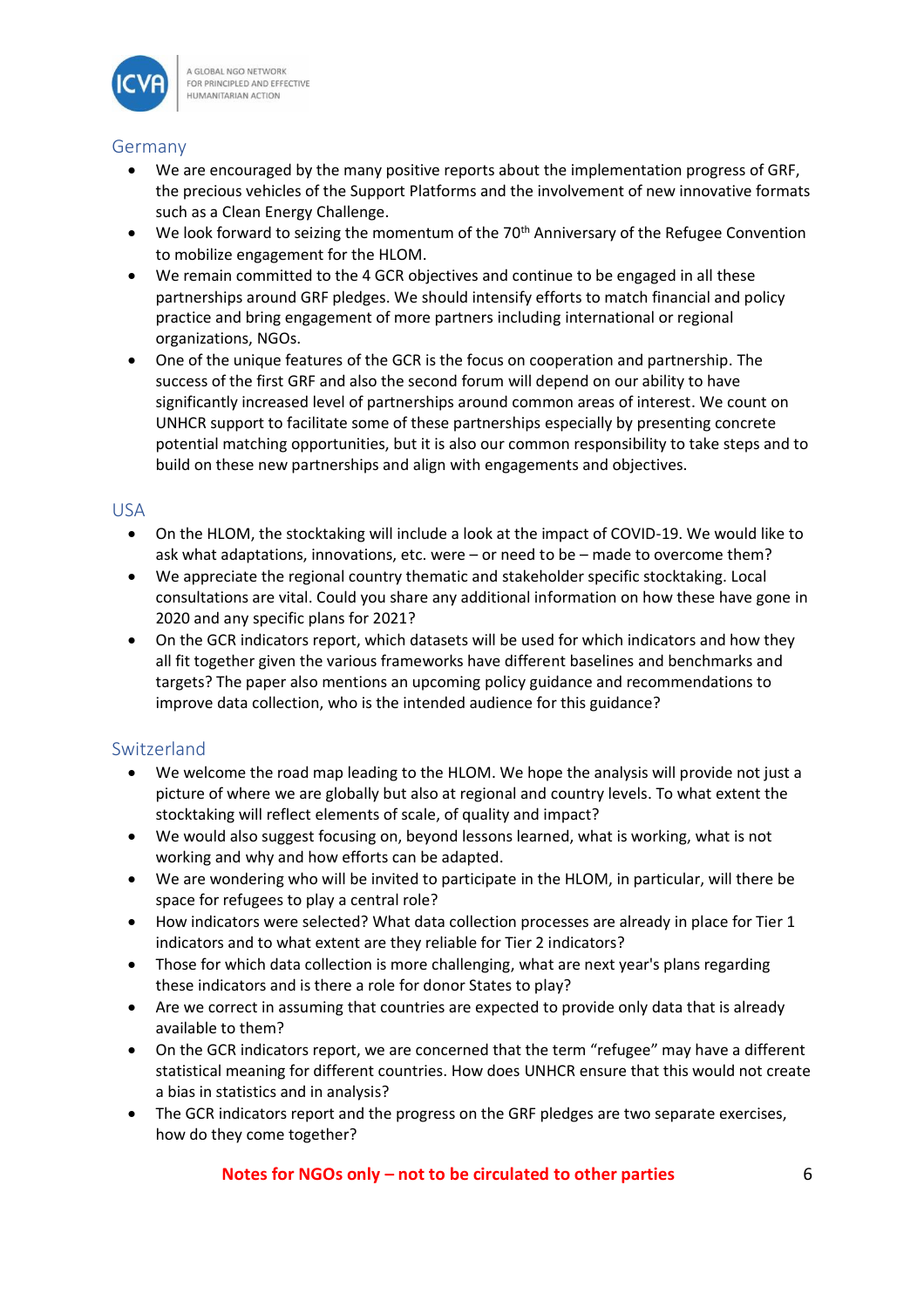

### <span id="page-6-0"></span>**Netherlands**

- The roadmap to the HLOM refers to regional stakeholders' stocktaking events that have already taken place. Would it be possible to get an overview of it?
- Could you elaborate on the possibility of pledging entities to be involved in spotlight sessions?
- We have noticed the exhibition space in the paper, it looks like a little the 2019 GRF marketplace. We were wondering if UNHCR is also looking at possibilities to do something more substantial for side events.
- How donors will be highlighted during the HLOM? We need to show incentives for an unearmarked group humanitarians' ownership. The High Commissioner described a decreasing trend of unearmarked contributions as worrisome at the last UNHCR pledging conference in December 2020, so we need to think about pushing this more. I encourage more thinking on how we can enable that at the HLOM.

## <span id="page-6-1"></span>European Network on Statelessness

- 252 pledges were made by States to address statelessness at the 2019 GRF. This fed into the outcome document and should be monitored as part of its follow-up process. Never before so many States pledged to enact law reforms to prevent statelessness, to improve birth registration or to better protect stateless people in a migratory context.
- Key recommendations: 1) we hope to see dedicated stocktaking sessions on statelessness in the run-up to the HLOM, 2) If there is not enough space during the HLOM for a dedicated session, we hope that it will be nonetheless integrated and mainstreamed across other sessions given its cross-cutting nature, 3) It is important to include stateless people both at the HLOM and in the meetings leading to it, and 4) About utilizing the 70<sup>th</sup> Anniversary of the 1951 Refugee Convention and the  $60<sup>th</sup>$  Anniversary of the 1961 Statelessness Convention, we urge UNHCR and other stakeholders also to seize opportunities around its anniversaries to further momentum our collective efforts to address statelessness.

## <span id="page-6-2"></span>Finland

- The HLOM will be an important moment to start the planning and thinking towards the second GRF, reflecting on the preparatory process that led to the first GRF.
- We have excellent mechanisms such as the regional Support Platforms and other thematic fora which can be utilized when building momentum and encouraging new pledges to keep the process manageable and most efficient.
- Overlap with these and duplicating efforts should be avoided, acknowledging that identified gaps may need to be addressed by creating new temporary workstreams for preparations.
- On the indicators report, we appreciate how the use of existing data platforms and the availability of disaggregated data has been taken into consideration at this stage, even in the difficult situation of the COVID-19 pandemic.
- Finland note that the pandemic has not prevented the implementation of our 3 pledges made at the GRF. We have fulfilled one and are in the process of fulfilling them all, i.e. Increasing our resettlement quota. Increasing our humanitarian funding, which we did by 45% in 2020 including additional support to UNHCR. On providing an expert on disability inclusion to UNHCR, the recruitment process is ongoing.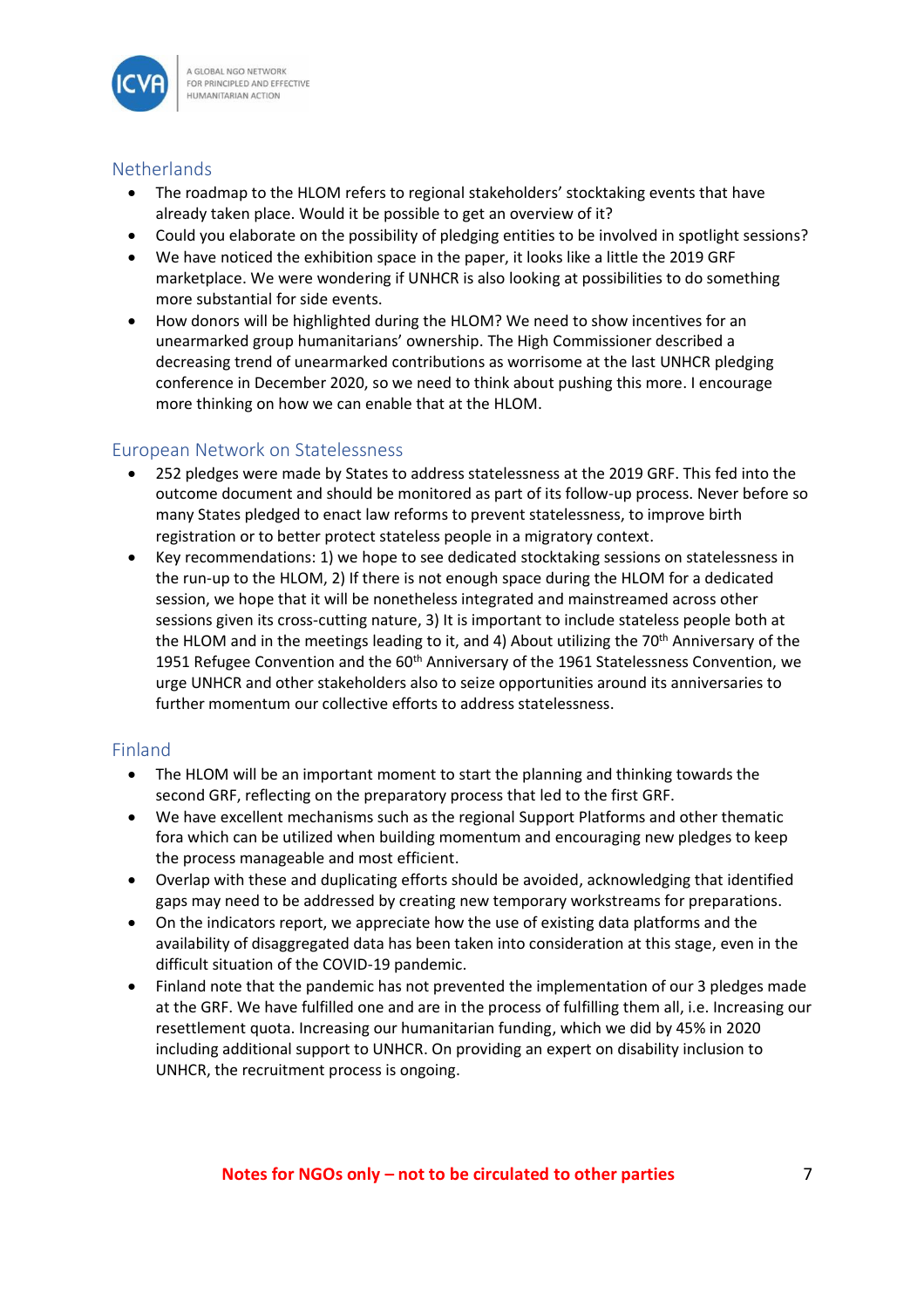

### <span id="page-7-0"></span>United Kingdom

- On stocktaking, we are keen to ensure that the meeting is not too much of a retrospective of what has been achieved. We must ensure clear outcomes and actions are going forward and it would be helpful if we can identify what actions and outcomes, we are hoping to achieve ahead of the HLOM so that participants can be aware in advance and react accordingly and not after the meeting.
- There will be an opportunity to look at lessons learned and wonder whether this could be a useful opportunity to identify what areas are not working or areas of focus that are not progressing as much as we would like. We would like to see the consideration of examples of coalitions to build on progress.
- What additional support can we seek to involve further in 2022 and 2023? It would be helpful to have ideas priorities, suggestions in advance of the HLOM.
- We would be interested to understand how you propose to ensure that refugee-led organizations are included in the preparation to the HLOM and at the HLOM?

#### <span id="page-7-1"></span>Bangladesh

- We hope the HLOM will guide us to, first reinvigorate the pathways to accelerate durable solutions to the refugee crisis, this requires adequate attention to be given in the countries of origin, to create a conducive environment for sustainable return and reintegration. Second, to implement the principle of equitable burden- and responsibility-sharing.
- My delegation would be thankful to receive more information on the modalities of regional thematic and stakeholder events.

### <span id="page-7-2"></span>International Rescue Committee

- Can UNHCR release the first GCR indicators report a few weeks before the HLOM and can you let us know if it is possible, to allow for a more consultative/participatory process?
- Could UNHCR indicate whether the second CRRF Progress report was released?

#### <span id="page-7-3"></span>Norway

- In the face of challenges posed by COVID-19, it is important that UNHCR remains committed to the GCR, its inclusive policies that provides refugees access to education, health services, vaccines, and income-generating activities. We must ensure protection against sexual and gender-based violence and other threats to the life and health of refugees and we must mobilize more States to contribute to national burden- and responsibility-sharing.
- The GRF and HLOM are important tools to reach this end. We fully agree that the HLOM focus should be on pledges implementation progress and to match them with host countries' needs.
- We made 20 pledges at the GRF related to SGBV, education, and solutions and we are pleased to report that we managed to fulfill most of our pledges, despite the pandemic.
- In 2021, Norway will provide UNHCR with 680,000,000 Norwegian kroner in unmarked funding, an increase of 80% compared to 2020.
- We will also maintain a high level of resettlement places for refugees with 3000 places in the spirit of burden- and responsibility-sharing.

#### <span id="page-7-4"></span>Global Refugee-led Network

• We, as refugees, are trying to give structure, understanding about how we can be engaged in a meaningful way, because sustainable refugee response requires meaningful refugees' engagements, not only for the GCR but also highlighting it again in the indicators report. We